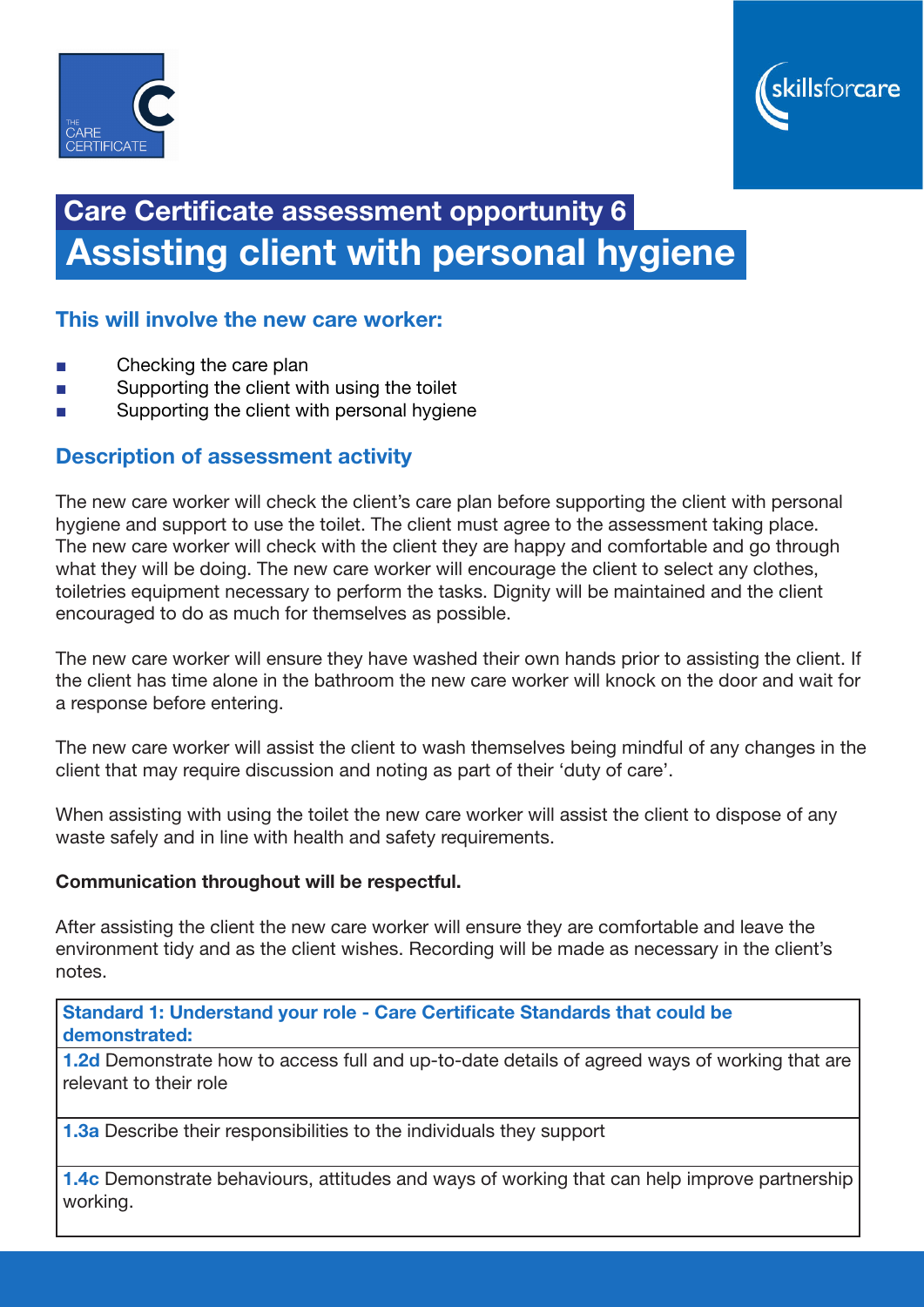#### Standard 4: Equality and Diversity - Care Certificate Standards that could be demonstrated:

4.2b Demonstrate interaction with individuals that respects their beliefs, culture, values and preferences

#### Standard 5: Work in a person centred way - Care Certificate Standards that could be demonstrated:

5.5a Ensure that where individuals have restricted movement or mobility that they are comfortable.

5.5b Recognise the signs that an individual is in pain or discomfort. This could include:

- Verbal reporting from the individual
- Non-verbal communication
- Changes in behaviour

5.5c Take appropriate action where there is pain or discomfort. This could include:

- Re-positioning
- Reporting to a more senior member of staff
- Giving prescribed pain relief medication
- Ensure equipment or medical devices are working properly or in the correct position e.g. wheelchairs, prosthetics, catheter tubes

5.5d Remove or minimise any environmental factors causing pain or discomfort. These could include:

- Wet or soiled clothing or bed linen
- Poorly positioned lighting
- Noise

5.6b Demonstrate that their own attitudes and behaviours promote emotional and spiritual wellbeing

5.6c Support and encourage individuals own sense of identity and self-esteem

5.7a Demonstrate that their actions promote person centred values including:

- individuality
- independence
- privacy
- partnership
- choice
- dignity
- respect
- rights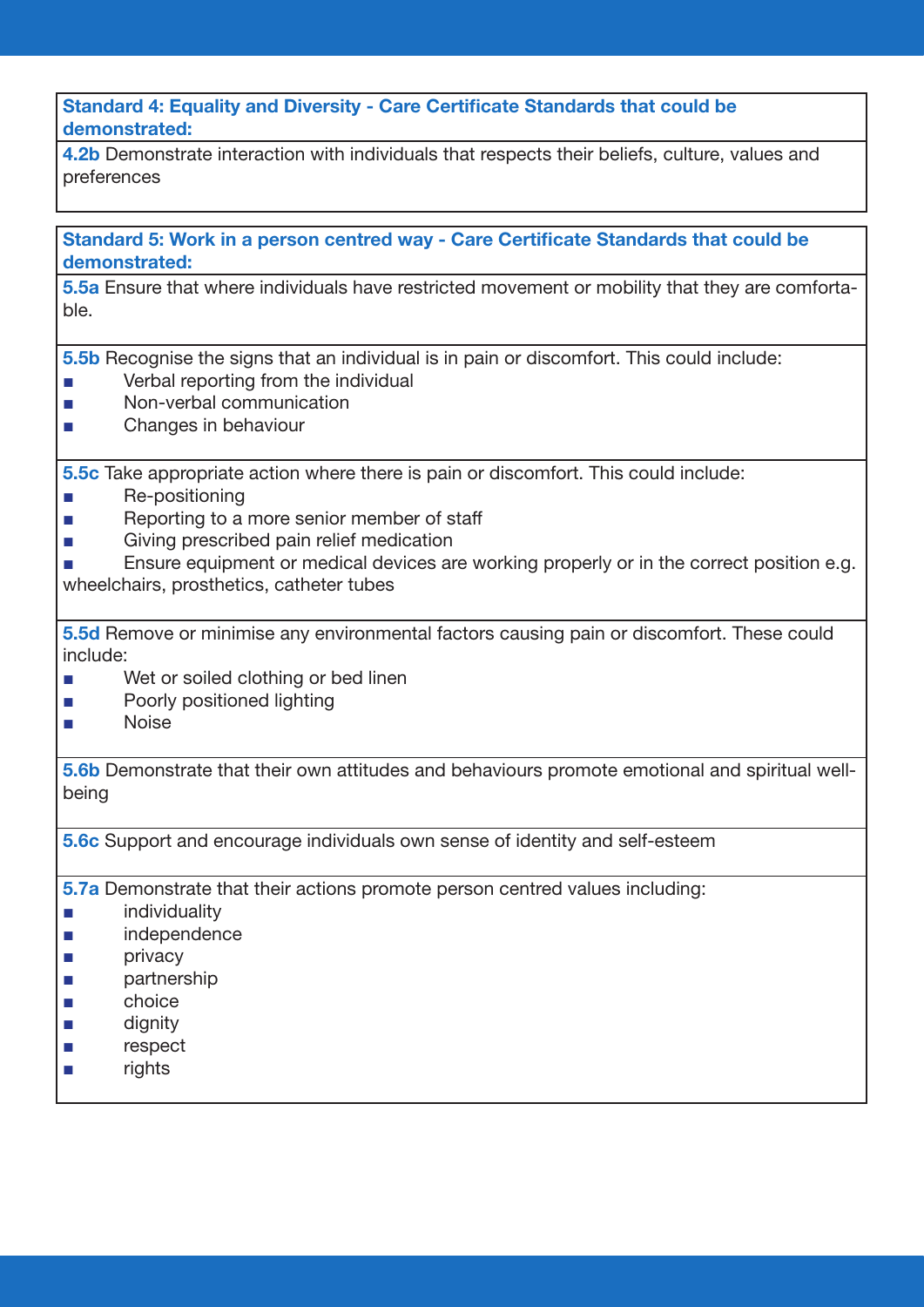# Standard 6: Communication - Care Certificate Standards that could be demonstrated **6.5a** Demonstrate the use appropriate verbal and non-verbal communication: Verbal: ■ Tone ■ Volume Non-verbal: ■ Position/ proximity ■ Eve contact ■ Body language ■ Touch ■ Signs Symbols and pictures ■ Writing ■ Objects of reference ■ Human and technical aids Communication may take place: ■ Face to face

- By telephone or text
- By email, internet or social networks
- By written reports or letters

Standard 7: Privacy and Dignity - Care Certificate Standards that could be demonstrated:

**7.2a** Demonstrate that their actions maintain the privacy of the individual

**7.2b** Demonstrate that the privacy and dignity of the individual is maintained at all times being in line with the person's individual needs and preferences when providing personal care. This could include:

- Making sure doors, screens or curtains are in the correct position
- Getting permission before entering someone's personal space
- Knocking before entering the room
- Ensuring any clothing, hospital gowns are positioned correctly
- The individual is positioned appropriately and the individual is not exposing any part of their body they would not want others to be able to see

7.2d Report any concerns they have to the relevant person. This could include:

- Senior member of staff
- Carer
- Family member

**7.4a** Demonstrate how to support individuals to make informed choices

**7.4b** Ensure any risk assessment processes are used to support the right of individuals to make their own decisions

**7.4c** Ensure their own personal views do not influence an individual's own choices or decisions